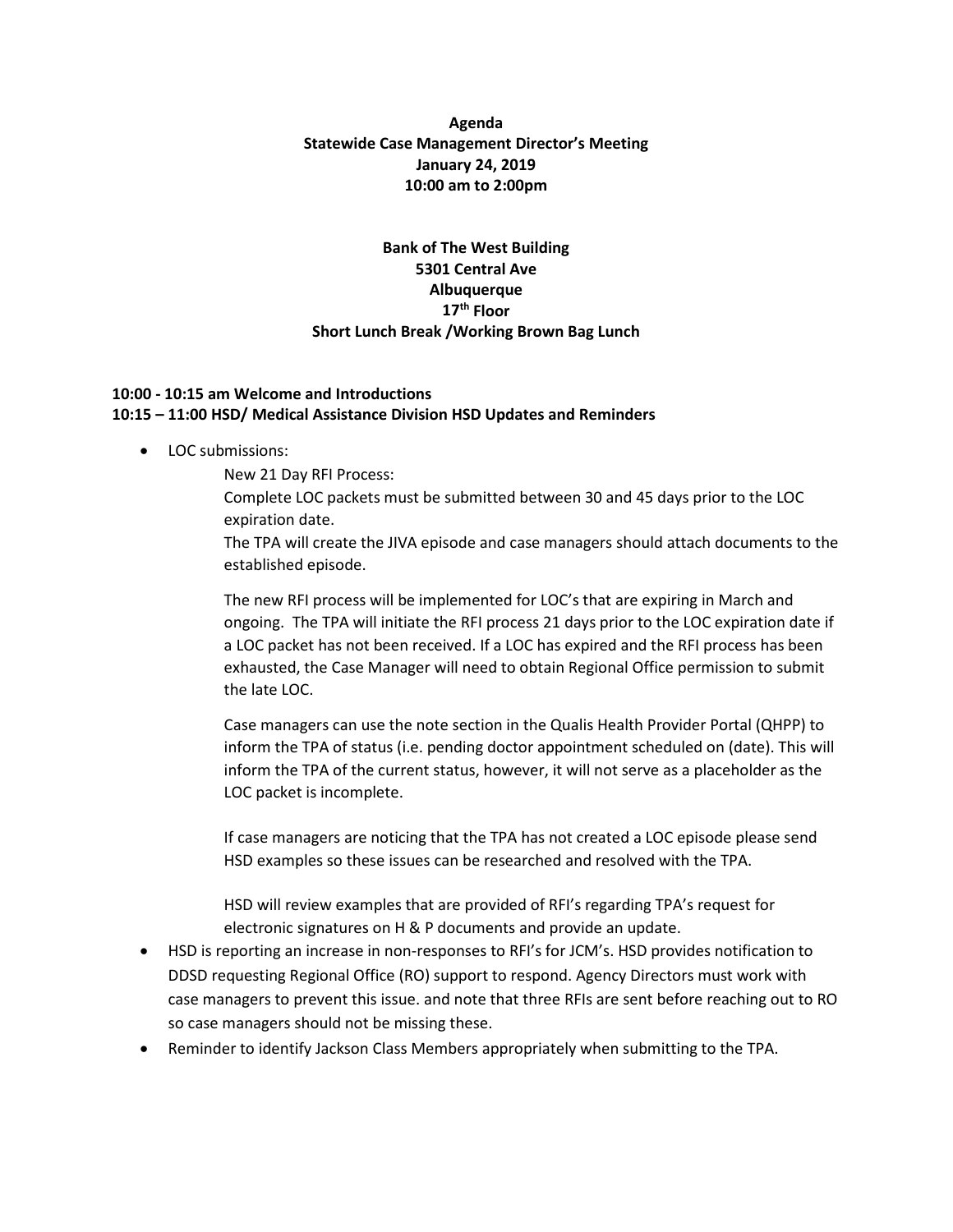- In the event that a Case Manger is unable to view the prior authorization in the NM Medicaid portal, please contact the TPA at 1-866-962-2180 so that the TPA can verify the Case Manager information is correct in the Prior Authorization. If the Case Manager is unable to view an episode in the QHPP, please contact the TPA at 1-866-962-2180.
- Individual issues should be brought to RO, HSD, or the TPA's attention (as appropriate) to work through issues prior to quarterly CM Directors meeting. HSD contacts are:
	- o Annabelle Martinez a[t AnnabelleM.Martinez@state.nm.us](mailto:AnnabelleM.Martinez@state.nm.us) for DDW related issues
	- o Jolene Mondragon a[t JoleneA.Mondragon@state.nm.us](mailto:JoleneA.Mondragon@state.nm.us) for timely filing inquires.
	- o LaRisa Rodges at [LaRisa.Rodges@state.nm.us](mailto:LaRisa.Rodges@state.nm.us) for TPA related issues.
	- o Selina Leyba at [Selina.Leyba@state.nm.us](mailto:Selina.Leyba@state.nm.us) for TPA related issues.
- Supplement for Physical to bill prior to annual appointment released and is located on the HSD website:

[http://www.hsd.state.nm.us/uploads/files/Providers/New%20Mexico%20Administrative%20Co](http://www.hsd.state.nm.us/uploads/files/Providers/New%20Mexico%20Administrative%20Code%20Program%20Rules%20and%20Billing/Supplements%20for%20MAD%20NMAC%20Program%20Rules/Supplement%2018-10%20BILLING%20FOR%20ANNUAL%20PHYSICAL%20HEALTH%20EXAMINATIONS%20FOR%20ADULTS.pdf) [de%20Program%20Rules%20and%20Billing/Supplements%20for%20MAD%20NMAC%20Progra](http://www.hsd.state.nm.us/uploads/files/Providers/New%20Mexico%20Administrative%20Code%20Program%20Rules%20and%20Billing/Supplements%20for%20MAD%20NMAC%20Program%20Rules/Supplement%2018-10%20BILLING%20FOR%20ANNUAL%20PHYSICAL%20HEALTH%20EXAMINATIONS%20FOR%20ADULTS.pdf) [m%20Rules/Supplement%2018-](http://www.hsd.state.nm.us/uploads/files/Providers/New%20Mexico%20Administrative%20Code%20Program%20Rules%20and%20Billing/Supplements%20for%20MAD%20NMAC%20Program%20Rules/Supplement%2018-10%20BILLING%20FOR%20ANNUAL%20PHYSICAL%20HEALTH%20EXAMINATIONS%20FOR%20ADULTS.pdf)

[10%20BILLING%20FOR%20ANNUAL%20PHYSICAL%20HEALTH%20EXAMINATIONS%20FOR%20A](http://www.hsd.state.nm.us/uploads/files/Providers/New%20Mexico%20Administrative%20Code%20Program%20Rules%20and%20Billing/Supplements%20for%20MAD%20NMAC%20Program%20Rules/Supplement%2018-10%20BILLING%20FOR%20ANNUAL%20PHYSICAL%20HEALTH%20EXAMINATIONS%20FOR%20ADULTS.pdf) [DULTS.pdf](http://www.hsd.state.nm.us/uploads/files/Providers/New%20Mexico%20Administrative%20Code%20Program%20Rules%20and%20Billing/Supplements%20for%20MAD%20NMAC%20Program%20Rules/Supplement%2018-10%20BILLING%20FOR%20ANNUAL%20PHYSICAL%20HEALTH%20EXAMINATIONS%20FOR%20ADULTS.pdf)

- Address changes will need to be updated through the Social Security Administration and with the Income Support Division ICW unit. Changes should be reported within 10 days of the change. This will allow all current correspondence to be mailed to the correct addresses.
- Case Managers need to work with Clients MCO Care Coordinators when needed.
- 2% rate increase approved by CMS- Fee schedule is on our website. Providers may access the fee schedule on the MAD website at: [http://www.hsd.state.nm.us/providers/fee-schedules.aspx.](http://www.hsd.state.nm.us/providers/fee-schedules.aspx) Once at the webpage, accept the terms and conditions of using the website to access the DD Waiver fee schedule.
- New allocations that have Community Benefit Services need to be transitioned to waiver services. Case Managers need to work with their clients MCO Care Coordinators to verify the stop date for Community Benefit and a start date for waiver services. A CIU will also need to be submitted to the ISD/ICW unit indicating this start date for a smooth transition.

#### **11:00 -12:00 Updates and Checkins (DDSD)**

**Special Instructions-**Begin new process immediately. It is required by 2/1/2019. See Numbered Memo on DD Waiver home page for detail

**Rate Study –** Cost Study and Personnel Rosters are due 1/28/19. Sara Martinez is the Case Management Rate Study Subcommittee representative. Focus groups t refine the time study toll are being held Jan 1/29 and 1/30, Details are issued through Sara Martinez All updates are available on the DD Waiver home page.

**Validation-** Settings validation are being scheduled and will be completed by a new contractor now through March 2019. The validation is required by CMS and part of the Statewide Transion Plan related to compliance with CMS Final Rule. The reason for redoing the validation that was completed occurred last year by CDD is that problems with the data submitted to DDSD were identified and could not be rectified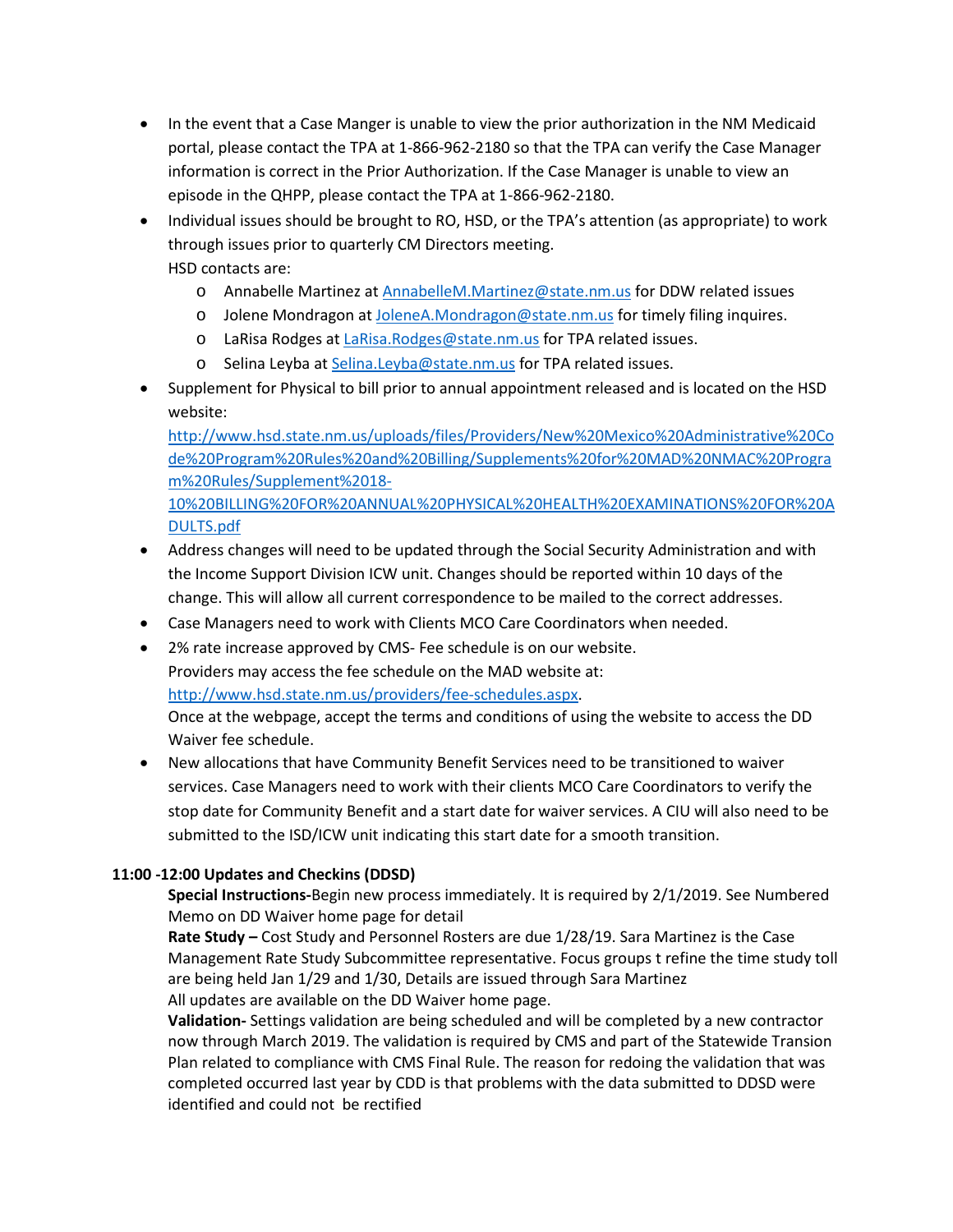**Renewal –** Next renewal cycle starts July 2021. See notes for ad hoc suggestions and be prepared for stakeholder engagement as DOH prepares for waiver renewal. **PST-**

- Remember Personal Support technology as an option to increase independence. PST funds can pay for devices; installation; rental; maintenance; warranty fees; subscription costs; education in the use of the devices; daily monitoring; and provision of assistance to respond to events identified through monitoring.
- While there are only a few approved PST providers for the DD Waiver, this does not have to limit the PST options available. Any technology or program that meets the definition of PST in DD Waiver Service Standards and that can be approved through the Outside Review process may be accessed. A DD Waiver Provider of PST may be the vendor of the device, technology or program or may act as fiscal intermediary for a separate vendor of the PST option that the team identifies.
- Resources for more information include:
	- NM Technology Assistance Program which includes free resources to New Mexicans with disabilitie[s http://www.tap.gcd.state.nm.us](http://www.tap.gcd.state.nm.us/)
	- Personal Support Technology Exploring the Possibilities <https://nmhealth.org/publication/view/general/3986/>
	- **Assistive Technology Industry Associatio[n https://www.atia.org/at](https://www.atia.org/at-resources/alliance-partners/)**[resources/alliance-partners/](https://www.atia.org/at-resources/alliance-partners/)
	- Sample PST vendors include: Sengistix; Aspects of ARCA Smart-travel Program;
	- **EXEDENT Simply Home, Rest Assured, Night Owl Support Systems, Tech- CARA, and a** variety of mobile apps.

**Response to CARMP Feedback -**See attached draft memo regarding pilot of shared document through Therap and interim guidance to support case managers in their roles and responsibilities related to the CARMP. Comments on draft are due to [Elizabeth.finley@satte.nm.us](mailto:Elizabeth.finley@satte.nm.us) an[d Christina.hill@state.nm.us](mailto:Christina.hill@state.nm.us) but 2/1/19

DOH- DDSD Website – Use the website to recall source documents and keep up to date! Helpful pages are;

DD Waiver home page for Numbered Memos and Rate Study Info <https://nmhealth.org/about/ddsd/pgsv/ddw/>

Case Management Page<https://nmhealth.org/about/ddsd/pgsv/ddw/sas/cm/> DD Waiver Training Page<https://nmhealth.org/about/ddsd/train/ddwtr/>

If not receiving eblasts contact Tammy Barth and note website are oftenb included in the memos and eblasts

#### **12:00-12:20 Break**

#### **12:20 – 1;30**

**KYR Campaign Update Advocate Rights and Responsibilities -**See attached slide deck and summary of CM responses to questions posed

**1:30- 1:50 IMB Updates Shadee Brown**